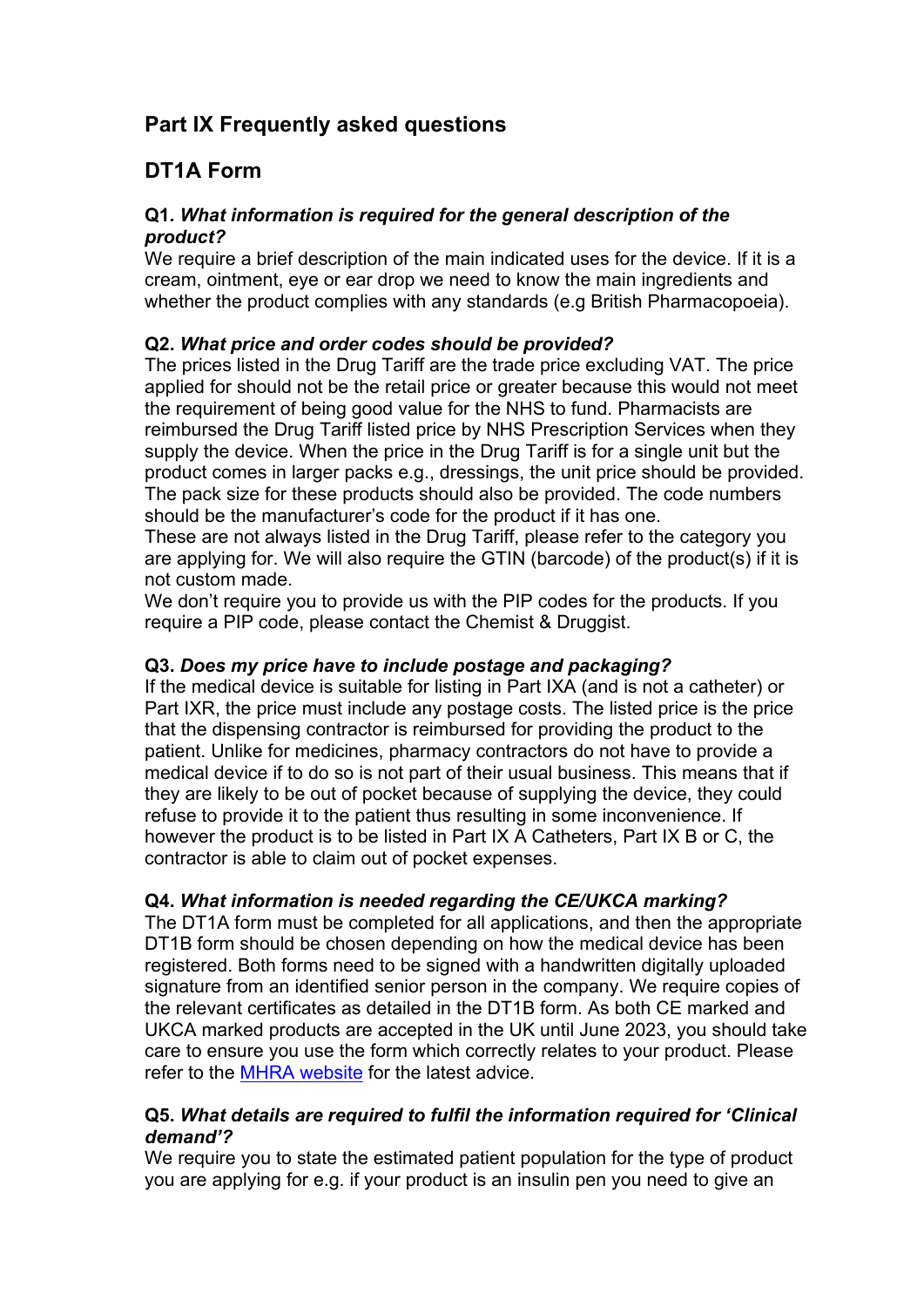estimate of how many diabetic patients are likely to need to use the pen. We also require you to provide what your current or estimated sales figures will be for your product and what percentage of the market you expect to gain.

## **The Assessment Process**

### **Q6.** *What happens in Stage 1 of the process?*

Stage 1 is all about getting the information on the forms correct and complete, and sending in the correct certificates to fulfil the criterion of 'safety and quality'. If the forms are incorrect, you will be told what is wrong, and asked to resubmit the entire completed form and certificates again. Nothing will be kept on our systems in such circumstances, and information cannot be added to by the BSA or 'corrected'. We will reply to this submission within 5 working days. Please do not supply photographs or samples before being specifically asked to do so.

#### **Q7.** *What happens in Stage 2 of the process?*

Once we are happy that the information is complete and correct you will be asked to send in the digitally signed forms, and also advised on the photographs and PDFs of packaging we require. At this point you should also send in any supporting evidence for clinical and cost effectiveness.

If your submission is particularly large, you can request to upload the application on our secure file share site. For security reasons, we cannot download from a third-party site but please email [nhsbsa.pixie@nhs.net](mailto:nhsbsa.pixie@nhs.net) for details of our own system.

#### **Q8.** *How do I provide a signature?*

We need the handwritten signature of an identified, responsible person in the company, and this should be scanned or digitally uploaded onto the forms and be duplicated as printed text.

#### **Q9.** *What photographs/samples do I need to provide?*

You will be advised at the time of application, but usually photographs will be sufficient. These should show the device from all angles, both packaged and unpackaged with CE/UKCA markings clearly shown. Generally, we will require photographs of the product if it is similar to other products and will possibly need to see a sample if a new category is being requested, and we agree in principle to this request.

#### **Q10.** *I don't understand what is being asked of me, and I am being asked for further evidence, can I phone or email and ask for advice?*

NHS Prescription Services cannot provide a high level of support to applicants because they are acting in the role of assessors and so must remain impartial and independent of the applicant and their submission. The Drug Tariff Part IX Forum can provide advice, please email [drugtariff@bhta.com.](mailto:drugtariff@bhta.com) Alternatively, there are consultants in the field who may be able to help. If NHS Prescription Services feel that a meeting is necessary help them understand the product, they will contact the applicant. All correspondence is conducted using email so that files contain a complete audit trail of the application. There may be several email exchanges to this effect until the assessor considers they have all the information to take to a review meeting.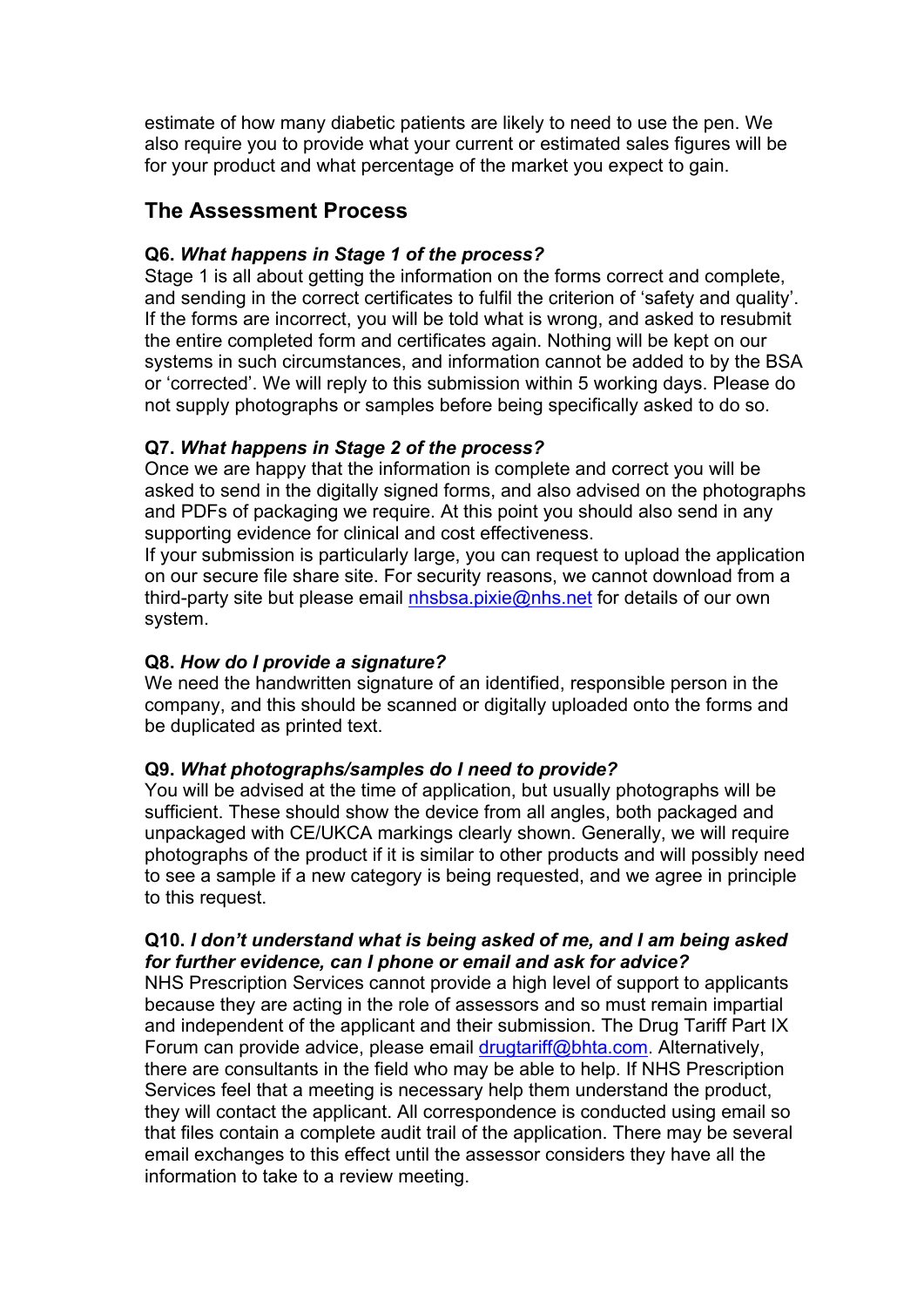#### **Q11.** *How long does the application process take?*

We acknowledge receipt of your initial application form within 5 working days of receiving it, and the signed form with photographs/samples and any further evidence within 15 working days. The progress of the application can be tracked using the date on the confirmation email and visiting our website. Once the assessment has started, the applicant will receive email updates on progress. The timeline to final preparation for formal review is dependent on overall workload, and turnaround time by the applicant.

#### **Q12.** *How will I be told of the outcome of a review meeting?*

You will be notified by email of the outcome of a review meeting. If this review meeting has been successful an email will be sent to you from the PIXIE email box and will contain a PDF mock-up of the Drug Tariff entry, and the offer of a month for listing. You will be asked to confirm that the product is available and ready for distribution, for the GTIN codes, and to check the PDF. Please check the PDF mock-up *very carefully* – this is how the entry will appear in the Drug Tariff, and on the Dictionary of Medicines and Devices (dm+d) which feeds into prescribing and dispensing systems. The applicant is responsible for the accuracy of this.

#### **Q13.** *What happens if I am unable to provide the information?*

You will usually be given the option of withdrawing the product from the process if the assessor indicates that they will be recommending to the reviewers that it does not fully satisfy the three criteria for listing. If however, you prefer for it to be reviewed, and the reviewers agree with the assessor, you will receive a mindedto-reject letter which will outline the reasons for refusal. These will have already been highlighted as deficiencies by the assessor, and you will have been given the opportunity to provide the missing information. You will have an option to provide the information within 28 days or to say how you will address the requirements and the expected timescale (which will usually be within 3 months). If neither of these can be met, you will receive a letter rejecting the application. You are free to make another application when the information is available.

## **After Approval**

#### **Q14.** *Can I hold an application back after it has been approved if supplies are not available?*

An application should not be made in 'anticipation' of supplies being available because you have signed to say that they are available. This is also unfair on applicants who have products ready to be made available on prescription. However, we recognise that sometimes there are other unforeseen problems with distribution and we will hold an approved application open for up to 6 months but during this time no changes can be made to the agreed terms of listing.

#### **Q15**. *I am a manufacturer of a medical device and use a distributer of my medical device who 'owns' the listing. I want to change my distributer but do not want to lose the Part IX listing, what do I need to do?*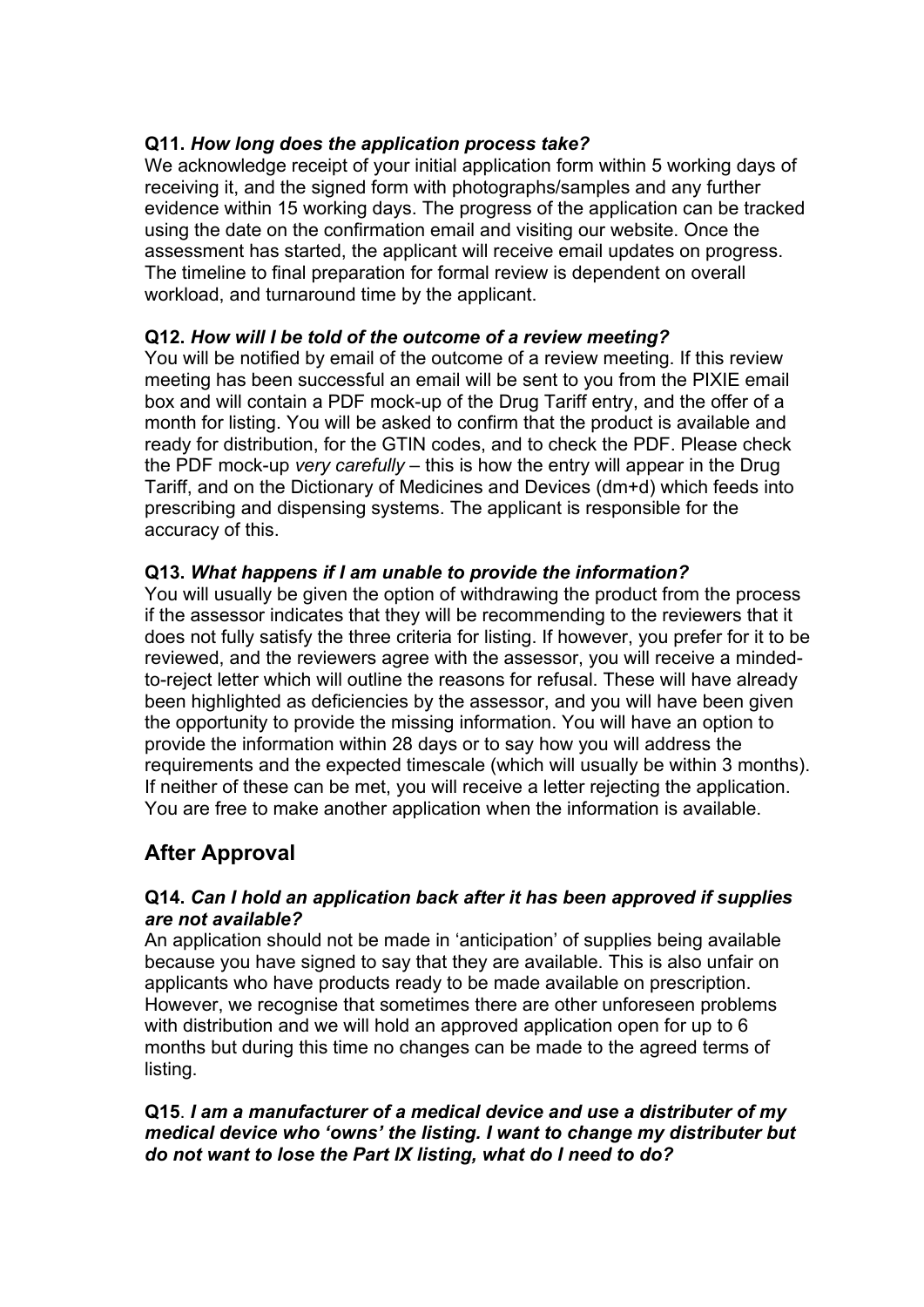You need to send the NHSBSA a letter from the original distributor to say they are no longer going to be distributing the medical device in the UK from a stated date. We also need a letter from the new distributor to say that they will be taking the distribution over from a stated date (which should leave no 'gap' between the two dates). If the manufacturer is the 'owner' of the listing and made the original application, there is no need to inform the NHSBSA of a change of distributor.

#### **Q16***. What do I do if I have supply problems with a Part IX listed device?*

If you are aware that there are supply issues with a medical device listed in Part IX, you must notify the NHSBSA about this as soon as possible. If this is a temporary issue, this can be indicated in the Drug Tariff, and dispensing contractors will be asked to contact you directly for updates. If the supply is likely to last many months we will discuss the options with you.

#### **Q17.** *My Part IX listed device has been improved with different features, but I do not want to change the price of it, do I need to let the NHSBSA know?*

You should let us know of any changes to your product on the DT3 form. Staff will assess what, if any, changes need to be made to the listing. If the changes are deemed to be 'substantial' enough that it should be considered a new product, you will be asked to submit a new application. You will need to allow time for this to be assessed and will need to build this into your plans.

#### **Q18. What do I do if the product codes are changing but my product is not changing?**

If the product codes are not listed in the Drug Tariff you do not need to do anything.

If product codes are listed, you need to notify us as soon as possible and at least 4 months before the new product codes are available in the supply chain. We will need to annotate products with the old codes with a notice of code change and list the new product codes in the Tariff once the old codes have been removed. If products are not listed, they will not be reimbursed on FP10 prescription.

#### **Q19.** *I no longer want to supply a product I have listed in Part IXA, what do I need to do?*

Please let us know as soon as possible if a medical device is no longer going to be available to patients. We will mark the entry with a 3-month notice of deletion which will inform prescribers and dispensers that it will be removed from the Drug Tariff in 3 months' time and will no longer be available on prescription. The DT3 form can also be used for this purpose.

#### **Q20.** *I have secured a listing for a product which is to replace an existing product, what should I do?*

To manage the changeover period between the old and new listings we require receipt of the application in good time, allowing time for assessment and the minimum time to listing as outlined in the guidance. As a rough guide this will be at least 5 months. We will mark the entry with a 3-month notice of deletion, but once the device is removed from the tariff it cannot be reimbursed on FP10, so old stock should be depleted from the supply chain. The acceptance letter for the new product will offer a listing date, and this is usually the soonest date available. *Very* occasionally and, depending on where we are in the cycle for